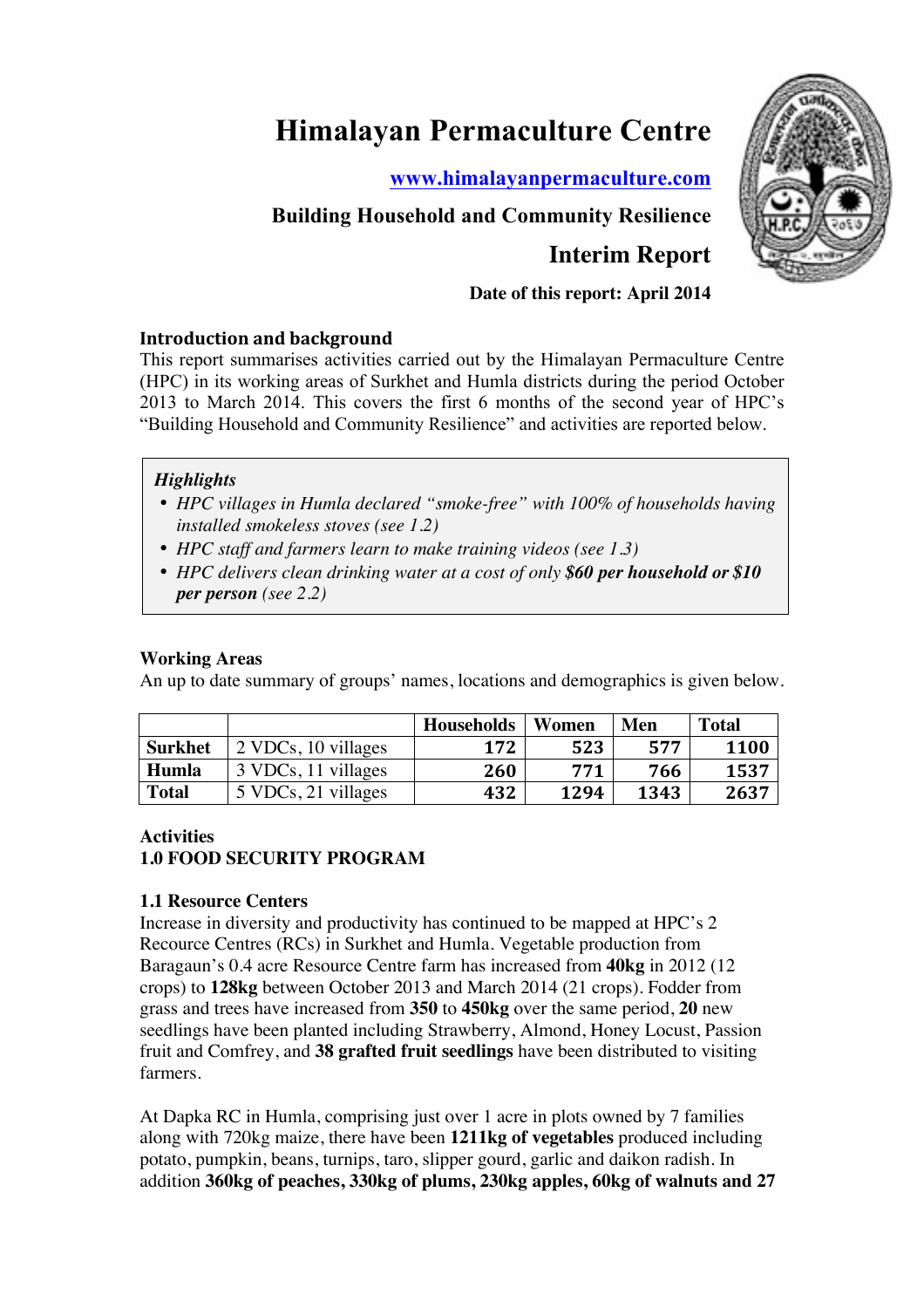**kg of apricots** have been harvested. On the land **239 new seedlings** have been established including apple, peach, plum, pear, walnut, comfrey, blackcurrant, apricot and perennial kale. From the nurseries on the RC, **259 of various grafted fruit seedlings** have been distributed.

# **1.2 Farmers' demonstrations**

All 21 groups continue to be supplied with a range of resources such as tools, seeds\* and seedlings with which to establish demonstrations on areas of private and community land. Over winter new grafted fruit seedlings have been acquired from Judith Chase's organic farm near Dhulikhel. Judith was a pioneer in marketing organic produce in Kathmandu in the '90's and is carrying out various aspects of research and development from her farm. The seedlings acquired will be for use as mother trees for future grafting and propagation. They include late fruiting apples (in Humla research has found that most apple trees are finished ripening by September), almonds, cherries, stone pine (edible nuts), grape, passion fruit, blackberries and strawberries.

In the autumn groups in Humla were also supplied with plastic for **13 small polytunnels** in which to extend the growing season.

\*Vegetable seed includes radish, cabbage, cauliflower and tomato from the market, and broadleaf mustard, turnip, aubergine and spinach from local sources under the seed production program. Tree seeds included wild peach, crab apple, wild apricot, wild walnut, Siberian Pea Shrub *(Caragana arborescense)* and "Bakaino" (Chinaberry, *Melia azardarach)* "Lapsi" (Hog Plum, *Choerospondias axillaris)*.

Fruit tree production is an important part of HPC's work, with an aim of locally producing a variety of fruit tree species and varieties for planting in the working areas in orchards and agro-forestry plots. This winter grafting has taken place in all areas, as well as planting of fruit and other trees and shrubs and is summarized below:

|              | <b>Fruit trees</b><br>planted | <b>Other trees</b><br>and shrubs<br>planted | <b>Grafting</b> | <b>Cuttings</b> | <b>Total</b> |
|--------------|-------------------------------|---------------------------------------------|-----------------|-----------------|--------------|
| Surkhet      | 145                           | 144                                         | 800             | 3077            | 4166         |
| Humla        | 1368                          | 277                                         | 2526            | 168             | 4339         |
| <b>Total</b> | 1513                          | 391                                         | 3326            | 3245            | 8475         |

Fruit species include apple, pear, peach, walnut, plum and apricot (including wild varieties as root stock). In Humla wild almond and wild apricot produce a high quality oil that has demand on the international market, so groups have started to graft these varieties onto their own rootstock in order to produce a relatively fast producing seedling (it is possible for 4-5 year old grafted trees to start producing fruit, and thus seed kernels, as opposed to 10-15 years if from seed). Other species include *Melia*, Honey locust, mulberry (for fodder), comfrey, perennial kale, cardamom and willow.

Meanwhile, and as a result of training (see below 1.3) and demonstrations at the RCs and in farmers' fields, groups are involved in implementing various types of practical work in their houses and fields to increase household self-reliance. Most of these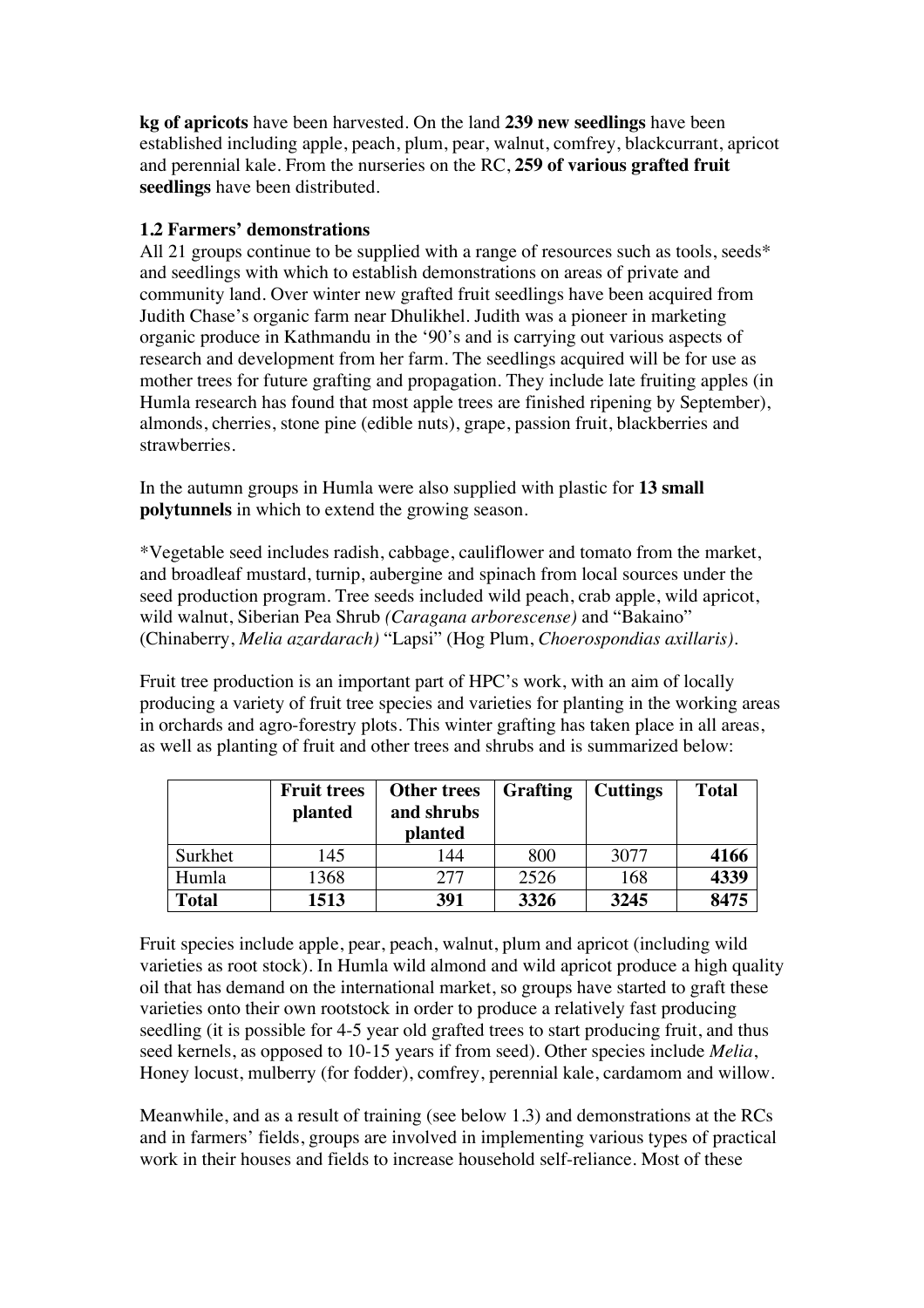|                | <b>Practical Activities</b> | <b>Surkhet</b>   | Humla            | <b>Total</b>     |
|----------------|-----------------------------|------------------|------------------|------------------|
|                | No: households implementing | 172              | 260              | 432              |
| 1              | House hygiene               | 169              | 87               | 256              |
| $\overline{2}$ | Stove                       | 23               | 39               | 62               |
| 3              | Toilet                      | 36               | 11               | 47               |
| $\overline{4}$ | Grinder                     | 160              | 21               | 181              |
| 5              | Water pot                   | 167              | 74               | 241              |
| 6              | Hay box                     | $\overline{0}$   | $\boldsymbol{0}$ | $\boldsymbol{0}$ |
| 7              | Sweepings                   | 98               | 31               | 129              |
| 8              | Waste water management      | 46               | 139              | 185              |
| 9              | Plate/pot rack              | 75               | 15               | 90               |
| 10             | Compost                     | 45               | 3                | 48               |
| 11             | Fodder trough               | 16               | 5                | 21               |
| 12             | Salt lick                   | 54               | 23               | 77               |
| 13             | Kitchen garden/vegetables   | 154              | 19               | 173              |
| 14             | Mulching                    | 5                | 3                | 8                |
| 15             | Liquid manure               | 28               | 6                | 34               |
| 16             | hot bed                     | 25               | $\overline{7}$   | 32               |
| 17             | Leaf pots                   | 19               | 19               | 38               |
| 18             | Home nursery                | $\overline{0}$   | $\overline{0}$   | $\boldsymbol{0}$ |
| 19             | Fruit nursery               | 76               | 63               | 139              |
| 20             | Air nursery                 | 39               | $\boldsymbol{0}$ | 39               |
| 21             | Off season onions           | $\overline{0}$   | 11               | 11               |
| 22             | Grafting                    | 68               | 32               | <b>100</b>       |
| 23             | <b>Budding</b>              | $\boldsymbol{0}$ | 16               | 16               |
| 24             | Top grafting                | 7                | 1                | 8                |
| 25             | Air layering                | 24               | 16               | 40               |
| 26             | Pot irrigation              | $\overline{4}$   | 13               | 17               |
| 27             | Orchard                     | 8                | 19               | 27               |
| 28             | Agro-forestry               | $\boldsymbol{0}$ | $\overline{7}$   | 7                |
| 29             | <b>SRI</b>                  | $\boldsymbol{0}$ | $\boldsymbol{0}$ | 0                |
| 30             | Green manures               | $\mathbf{1}$     | $\overline{0}$   | 1                |
| 31             | No till                     | 0                | $\boldsymbol{0}$ | 0                |
| 32             | <b>Bamboo cuttings</b>      | $\overline{2}$   | $\boldsymbol{0}$ | $\boldsymbol{2}$ |
| 33             | Improved plough             | 170              | 21               | 191              |
| 34             | Fruit tree Pruning          | 24               | 36               | 60               |
| 35             | Green house                 | $\boldsymbol{0}$ | 13               | 13               |

activities are illustrated in the Farmers' Handbook. A summary of all new practical work carried out in the groups in the current reporting period is as follows:

#### **Smoke-free wards in Madana VDC.**

In a major achievement for HPC in Humla, every household in Madana VDC and 2 wards of Maila and Kalika VDCs have built HPC's design of smokeless stoves. Villagers have officially registered 2 wards as "smoke-free zones" with local government, due to 100% coverage of the stoves. Every household in Lotpata (ward 6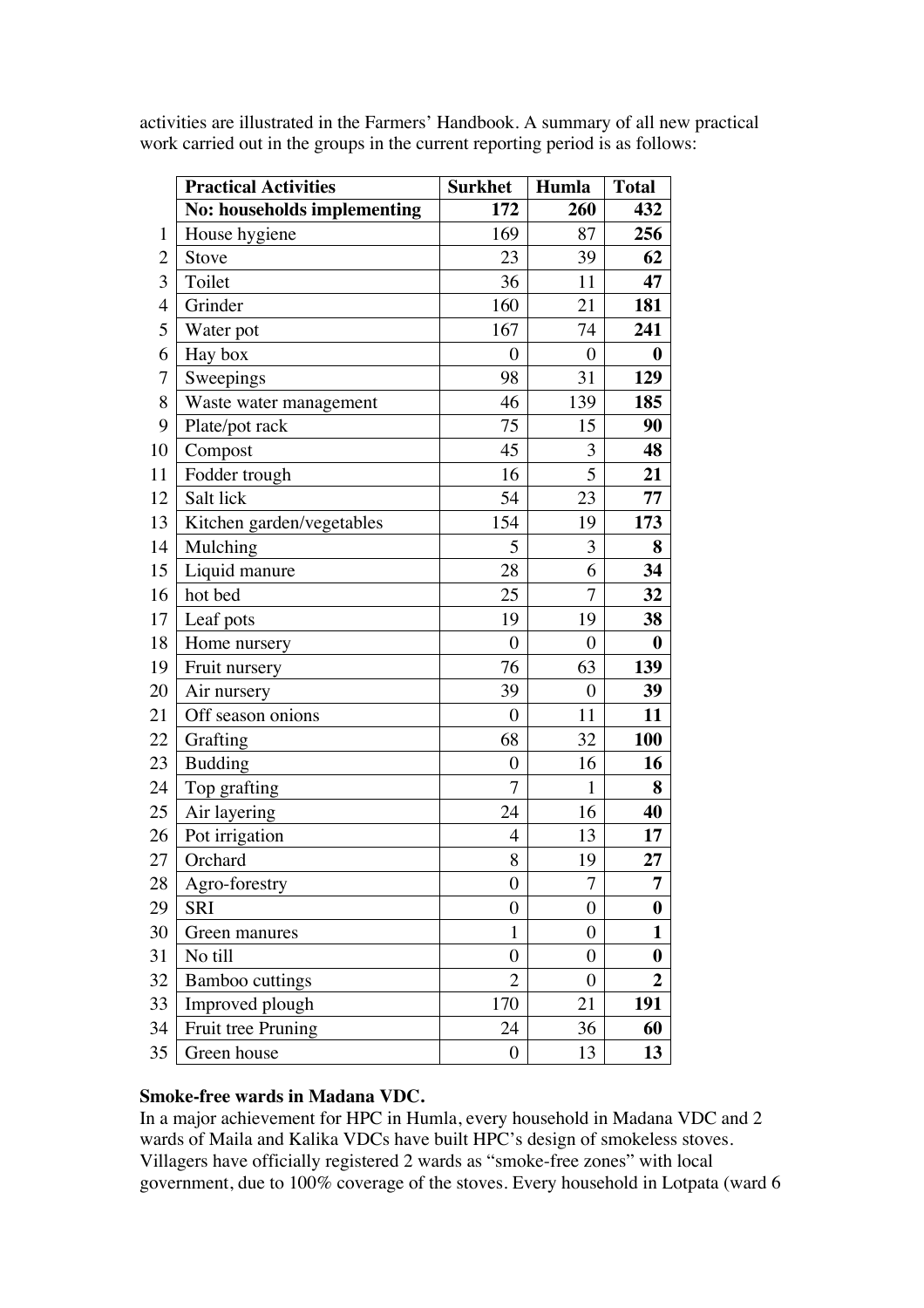and Satthi (ward 7), led by *Janadisa Krishi* and *Pragatishil Krishi* farmers' groups respectively, have installed the stoves in a total of 46 households (comprising 149 female and 143 male). In fact all households in the VDC have installed the stoves but have yet to officially declare them as this is to be done in cooperation with a Water Resources Office, who are also declaring the same wards as "open toilet-free" zones as a result of their toilet building program. This means that in HPC's area a total of **260 households** comprising **1537 men, women and children** have installed stoves over the past 2 years, although many more have been installed in areas outside of HPC's working area. Over the next 6 months HPC expects that all 9 wards of the VDC will be officially declared smoke free. Following this a detailed survey will begin to try and calculate the effects of the stoves on firewood consumption.

# **Community Funds**

HPC's work includes training groups to set up and manage community funds where each household contributes a monthly sum (normally 10-20 rupees) and from which they provide short-term loans to households. These are sometimes for microenterprise activities such as buying a breeding pig or chickens, sometimes to help with food purchase in times of food deficit, or to help with medical fees in case of sudden illness when there is no cash in the household. A recent audit detailed a total value of **NRs 13,03,135 (about GB£8,140)** that is transacted by the groups.

# **1.3 Training**

HPC provide 2 types of farmers' training: an integrated multi-topic training held over 3-5 days and covering a range of issues and techniques, and short technical trainings (for example compost making, beekeeping, grafting, etc.) ranging in duration from an hour to a day. The integrated training is delivered in two ways, either as a residential 5-day course at the Resource Centres in Surkhet (Baragaun) and Humla (Dapka), or as a mobile training in each village lasting 3 days. Specialised mobile trainings are also provided in **Livestock Management** and **Women's Health** (see below 2.1).

|                                      | No:              |             | <b>Participants</b> |     |              |  |
|--------------------------------------|------------------|-------------|---------------------|-----|--------------|--|
| <b>Surkhet</b>                       | <b>Trainings</b> | <b>Days</b> | Women               | Men | <b>Total</b> |  |
| <b>Residential Farmers' Training</b> |                  | 5           | 8                   | 12  | 20           |  |
| Organisational Capacity training     |                  |             | 0                   | 0   |              |  |
| Mobile Farmers' Training             | 8                | 24          | 92                  | 82  | 174          |  |
| <b>Technical Trainings</b>           | 21               | 22.5        | 75                  | 92  | 167          |  |
| <b>Total</b>                         | 29               | 51.5        | 175                 | 186 | 361          |  |

**Humla**

| <b>Residential Farmers' Training</b> |    |       |     |     |     |
|--------------------------------------|----|-------|-----|-----|-----|
| Mobile Farmers' Training             | Q  | 27    | 103 | 85  | 188 |
| <b>Technical Trainings</b>           | 28 | 17    |     | 118 | 214 |
| <b>Total</b>                         | 38 | 49    | 207 | 212 | 419 |
| <b>Total All Areas</b>               | 69 | 101.5 | 382 | 398 | 780 |

**Slide and Film shows**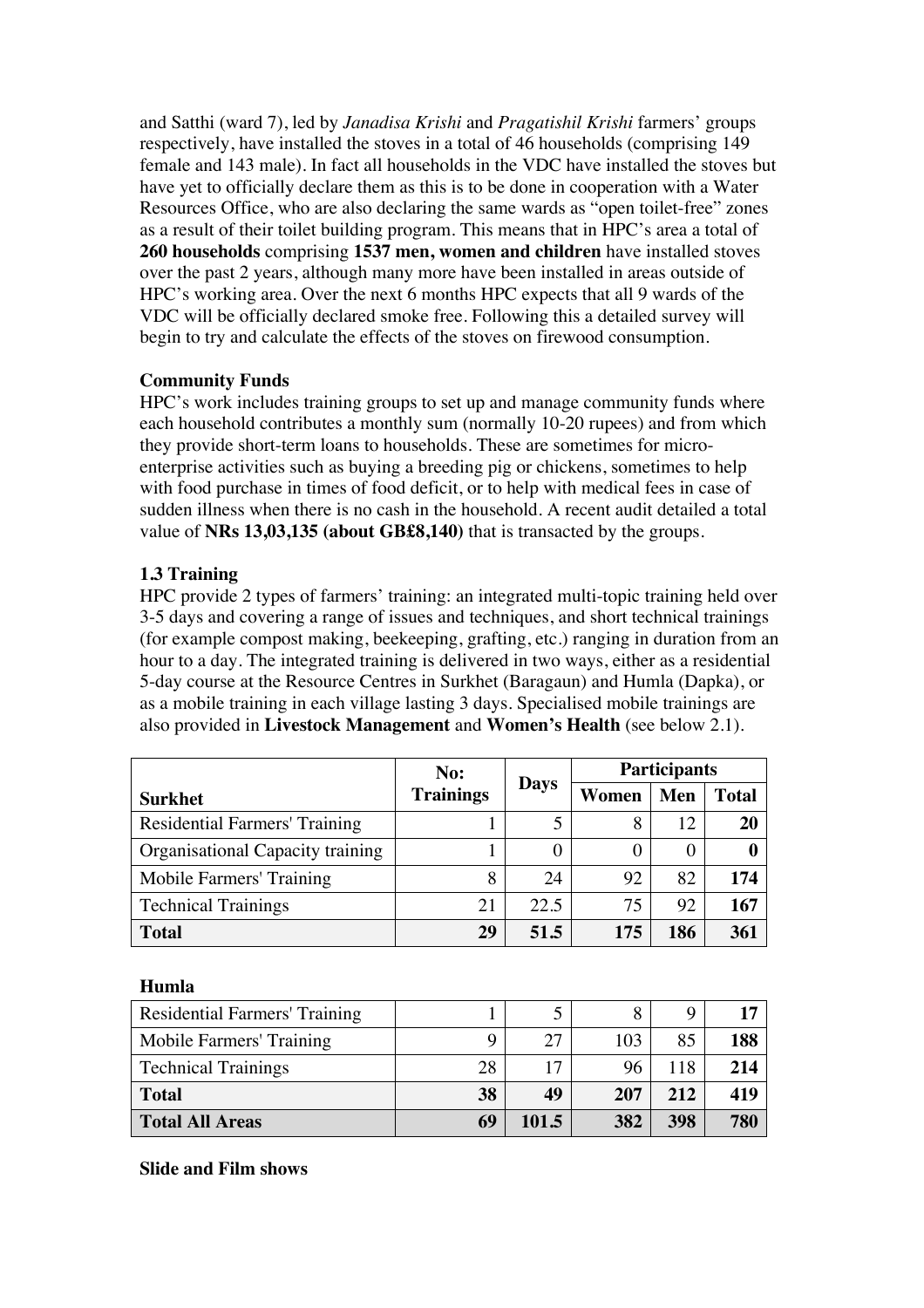In Surkhet and Humla staff have been showing slides and films in the villages using solar-powered pico-projectors. Between October 2013 to March 2014, **23 slide and film shows** have been shown in **14 locations** in villages and HPC Resource Centers, to a total of **741 villagers (375 women and 366 men**). Slide shows have included orchard management, vegetable growing, integrated pest management, agro-forestry and stove construction. Films have included Child marriage.

#### **Training in video production**

In February HPC was lucky to receive the expertise of Ms Marleen Bovenmars, a graduate of Sustainable Development at the Centre for Alternative Technology. Marleen took time off from her company, InsightShare, for a self-funded visit to train HPC staff and farmers in making and presenting video films. She was fortunate to have with her a skilled translator and technical assistant, Renu Sakya from Kathmandu. InsightShare specialise in *participatory video*, a set of techniques to involve a group or community in shaping and creating their own film. The idea behind this is that making a video is easy and accessible, and is an effective way of bringing people together to explore issues, voice concerns and share stories, experiences, knowledge and skills.

The aims of her visit and ensuing activities were 2-fold: capacity building (a training course) and research. The aim of the research part of the project is to test and explore the value of farmer-to-farmer videos for disseminating permaculture techniques amongst farmers in Surkhet. The aim of the training part of the project is to build the capacity of 2 HPC staff members and 4 farmers, so that – after my departure – the HPC could continue to use farmer-to-farmer videos.

Against this background her visit consisted of 2 stages: firstly training **4 farmers** and **4 staff** in producing and presenting a short participatory video, and secondly to research into the effectiveness of farmers watching the video and participating in subsequent discussion (and in the long term effectiveness of the video in achieving its own training goals).

The research question was "Does video-mediated farmer-to-farmer extension have the potential to increase farmers interest in and/or uptake of unfamiliar permaculture techniques amongst farmers in Surkhet, Nepal? If so, could this method be integrated in the current work and structure of the HPC, and what resources would this take?"

HPC chose **stove building** as the technique to model on the training, as it satisfied the following criteria: that the technique is -

1) clearly valuable – so that the farmers easily understand the value;

2) not too complicated to learn – so that the trainee farmers can learn all that is necessary in 1 day

3) that it is already implemented by HPC - so that the success/results can be filmed 4) if not relevant all year round then relevant to the season – so that the farmers could try it out straight away

5) 'low risk' and not complicated to apply – so that the farmers could try it out straight away

6) free or relatively inexpensive – so that it is accessible to many/all farmers 7) a technique that staff members could teach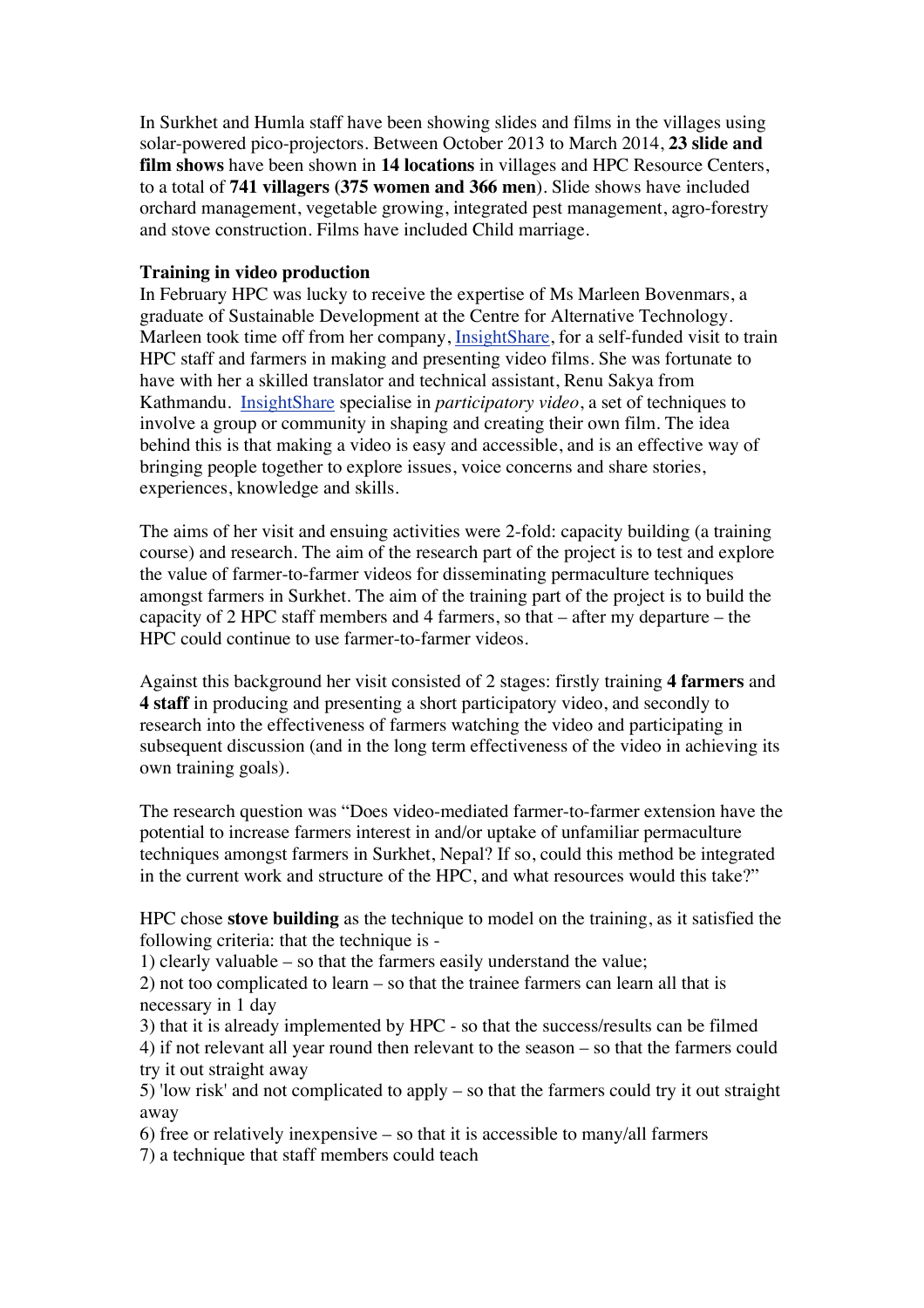#### **The video that was produced and a photo story of the training will soon be available to view on the HPC website**

Over the next 6 months HPC will use the skills learned to carry on creating short videos in the same mold as the Farmer' Handbook. Participants have produced work plans that aim to create similar short videos for training in SRI, green manures, sweepings pits and women's health.

# **1.4 Livestock**

HPG's Livestock program revolves around training for farmers and treatment of livestock by qualified staff and barefoot consultants that have been trained by HPC or the government and belong to a group aligned with HPC. There are currently 2 barefoot vets in Surkhet and 2 in Humla that augment the work of 2 specialist staff.

**Training** in livestock health is provided through the mobile format (see above 1.3) and in this reporting period 11 mobile trainings each 3 days have been delivered (4 in Surkhet and 11 in Humla) to a total of 260 farmers (140 women and 120 men).

In total **500 livestock** have been treated by HPC in this reporting period. Treatment of livestock has been mainly for worms/liver fluke and skin parasites as summarised below:

|         | Cow | <b>Buffalo</b> | Goat            | Pig | <b>Total</b> |
|---------|-----|----------------|-----------------|-----|--------------|
| Humla   |     |                | .6 <sup>1</sup> |     |              |
| Surkhet |     | 26             | 358             |     | 429          |
| Total   | 52  | 26             | 419             |     | 500          |

#### **Combined summary**

| <b>Treatment</b>         | Humla | <b>Surkhet</b> | <b>Total</b> |
|--------------------------|-------|----------------|--------------|
| Internal parasite        |       | 42.            | 429          |
| External parasite        | 50    |                | 50           |
| <b>Retained Placenta</b> |       |                |              |
| Castration               | 21    |                |              |
| <b>Total</b>             | 71    | 129            | 500          |

In Humla, **Livestock fodder seed** has been distributed to 14 households in 8 villages: Red clover 2.3 kg, White clover 1.9kg and Alfalfa 2.5kg.

# **1.5 Irrigation**

In this reporting period there have been no irrigation works, with activities focussed on drinking water systems' development (see below 2.2). Due to the integrated nature of HPC's water systems, however, the provision of drinking water tap stands strategically placed around villages automatically enables water from the taps as well as grey water from washing activities to be diverted to various areas requiring irrigation such as kitchen gardens and tree nurseries.

# **2.0 HEALTH PROGRAM**

HPC's health program comprises Women's Health and Drinking Water programs and linked to smokeless stove, toilet, kitchen garden and fruit practical activities contained within Farmers' demonstration activities. The Women's Health Program (WHP) is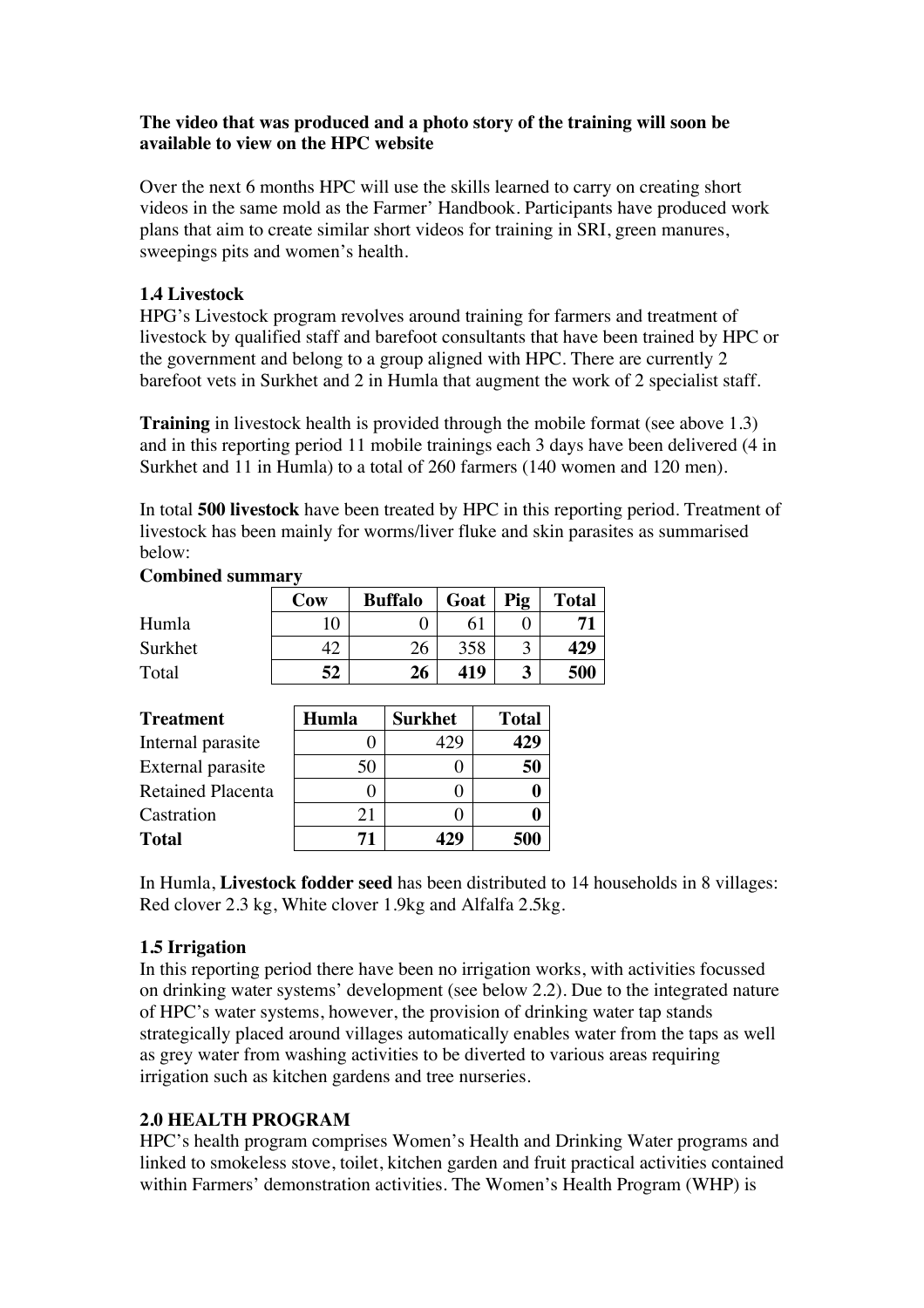further divided into Training (residential WHT and mobile WHMT), Clinics (WHC) and Networking (WHN).

# **2.1. Women's Health Program**

#### **2.1.1 Training**

In March a residential WHT was carried out in Surkhet at HPC's Resource Centre in Baragaun where **17 women and 2 men** from HPC's groups attended. The course was facilitated by HPC WH staff and experienced activists from WOREC and aligned organisations.

| <b>Topic</b>                                          | <b>Issues</b>                                                                                                                                             |
|-------------------------------------------------------|-----------------------------------------------------------------------------------------------------------------------------------------------------------|
| <b>Gender</b>                                         | Effects of cultural practice and effects on health e.g.<br>education, taboos                                                                              |
| <b>Physiology</b>                                     | Differences between external and internal female and<br>male reproductive organs                                                                          |
| <b>Adolescence and puberty</b>                        | Physical and psychological changes in girls, and<br>importance of health issues at this time                                                              |
| <b>Menstrual cycle</b>                                | Health, hygiene, workloads and cultural issues (taboos,<br>discrimination, etc.)                                                                          |
| <b>Common reproductive</b><br>system-related ailments | Symptoms, importance of health, hygiene, diet as<br>preventative and curative measures; treatment using<br>simple techniques and local herbs              |
| <b>Family planning</b>                                | Temporary family planning methods used by men and<br>women; effectiveness; side-effects on women; need for<br>gender-participation                        |
| <b>Pregnancy and</b><br>childbirth                    | Growth stages/process and the importance of health,<br>diet; dangers                                                                                      |
| Women in the economy                                  | Role of women; access and control of finance; means of<br>production                                                                                      |
| Herbs for women's<br>health                           | Reliance on allopathic drugs, their side-effects and<br>correct use; examples of local herbs and their use;<br>empowerment through use of local resources |

A total of **15 Mobile Trainings** (WHMT) have been facilitated by HPC staff in Humla and Surkhet for a total of **284 women** throughout the reporting period.

# **2.1.2 Clinics**

Immediately after the WHT in Surkhet, a WH Camp was provided to provide treatment and counselling clinics for women in the area. Doctors from the district Health Office (DHO) were also invited and other experts from WOREC supported HPC's women's heath staff. A total of **71 women** attended the clinics and provided treatment and counselling. Of these 36 were provided conventional medicine, while 33 were provided herbal treatments such as neem leaves, willow bark and advised yoga exercises as well as preventative measures such as rest, posture and diet. The types of problems that herbal remedies and counselling can treat successfully are summarised below.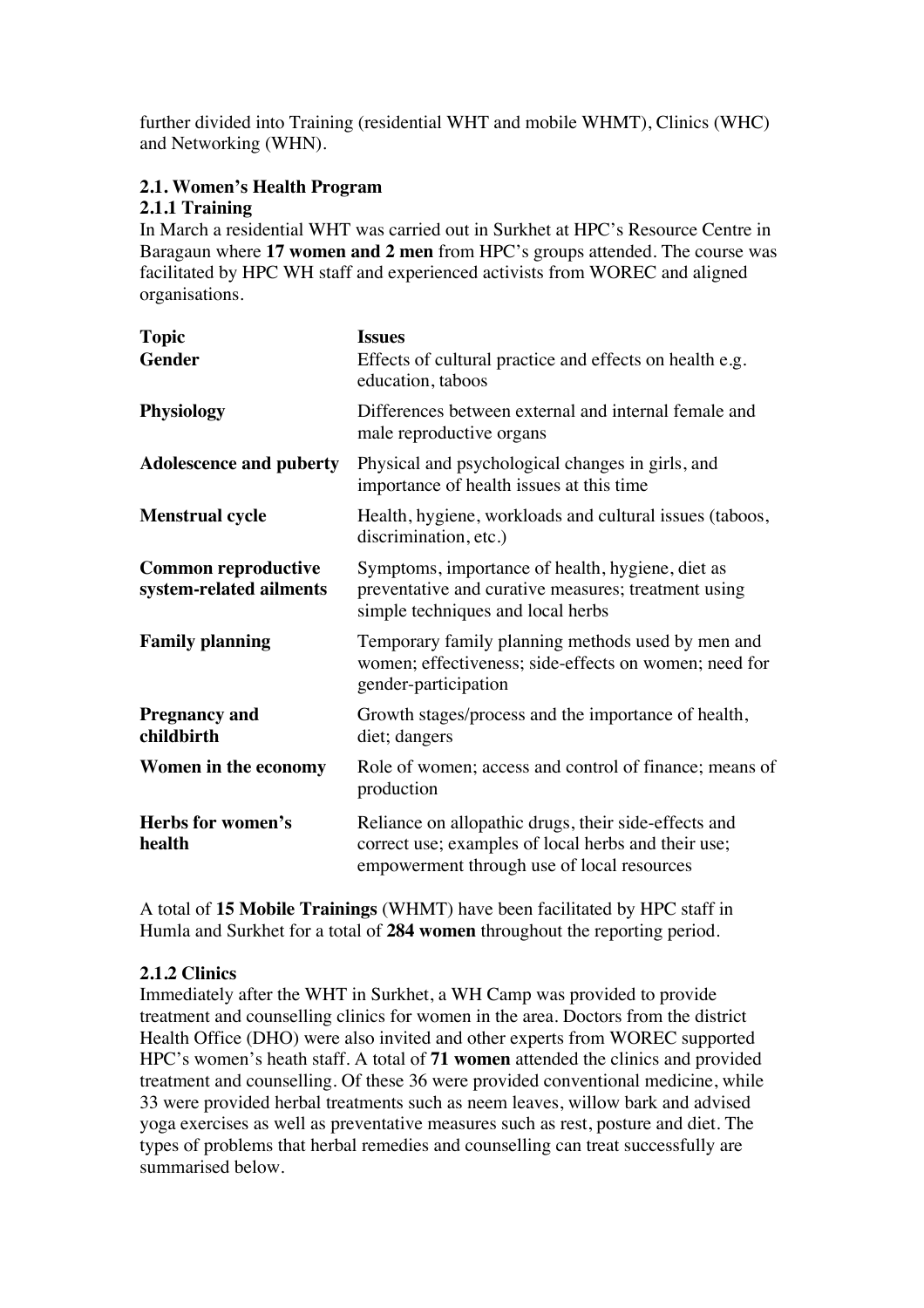| <b>Diagnosis</b>       | <b>Treatment</b>                      |
|------------------------|---------------------------------------|
| Prolapse uterus        | Ring fitted, counselling              |
| Menstrual difficulties | Counselling, neem oil                 |
| Painful uterus         | Rest, posture, counselling            |
| White discharge        | Neem oil, counselling                 |
| Hiatal Hernia          | Rest, posture, counselling            |
| Worms                  | Herbal medicine (neem, bark of Myrica |
|                        | esculenta, bark of mulberry tree)     |
| Headache               | Re-hydration, willow bark             |
| Ulcer                  | Herbs (dhubo, Cynodon dactylon), milk |
| Asthma                 | Rest, reduce smoke                    |

# **2.1.3 Networking**

Women's Health Networks (WHN), established in 2012, have been meeting periodically to share experience, review programs and plan new activities. In this reporting period WHNs have met twice in Humla and Surkhet.

# **2.2 Drinking Water**

In Surkhet, 2 drinking water systems have been completed for Sanu and Thulo ("small" and "big") Khaltakura villages in Neta VDC ward 3. HPC has supplied drinking water via **29 tap stands** to **63 households** comprising **421 beneficiaries (205 female and 216 male)**. Khaltakura has suffered from serious lack of local, good quality drinking water, and the distance from which water has been piped - nearly **4 kilometres** - has made this a relatively expensive system to construct. It has been made much cheaper by using HPC's unique cement-free technology, and the fact that villagers have provided most of the labour as their community contribution. These factors have delivered clean drinking water at a financial cost of just **NRs 6350/- (£40) per beneficiary household** or **NRs 950/- (£6) per person**. Local villagers have been trained in maintenance of the system and have set up a monthly payment fund to ensure any replacement parts such as pipe, taps, gate valves etc. can be purchased. Beneficiaries contributed a total of **803 person-days** of labour in transport of materials and construction of the system, worth **NRs 2,81,000/- (about GB£1800).** The system has also benefitted **877 cows, buffalo, pigs and goats** by having drinking water closer to home.

# **3.0 EDUCATION PROGRAM**

#### **3.1 Practical Literacy Classes**

In this reporting period **4 facilitators** have been trained and **4 new classes** have commenced, 2 in Humla (Dapka and Sirupata villages) and 2 in Surkhet (Khaltakura and Chaurgaun villages). At present **90 people** (87 women and 3 men) are enrolled on the PLCs.

#### **3.2 Schools' Program**

In Surkhet, HPC staff have started providing educational classes to pupils at the **Sidheswori Primary School** in Baragaun. The school's 5 classes and has 63 pupils comprising 30 girls and 33 boys from households in Baragaun and surrounding villages. HPC's school coordinator, with occasional help from other staff, has started the pupils' permaculture education by providing training, combining theory (why do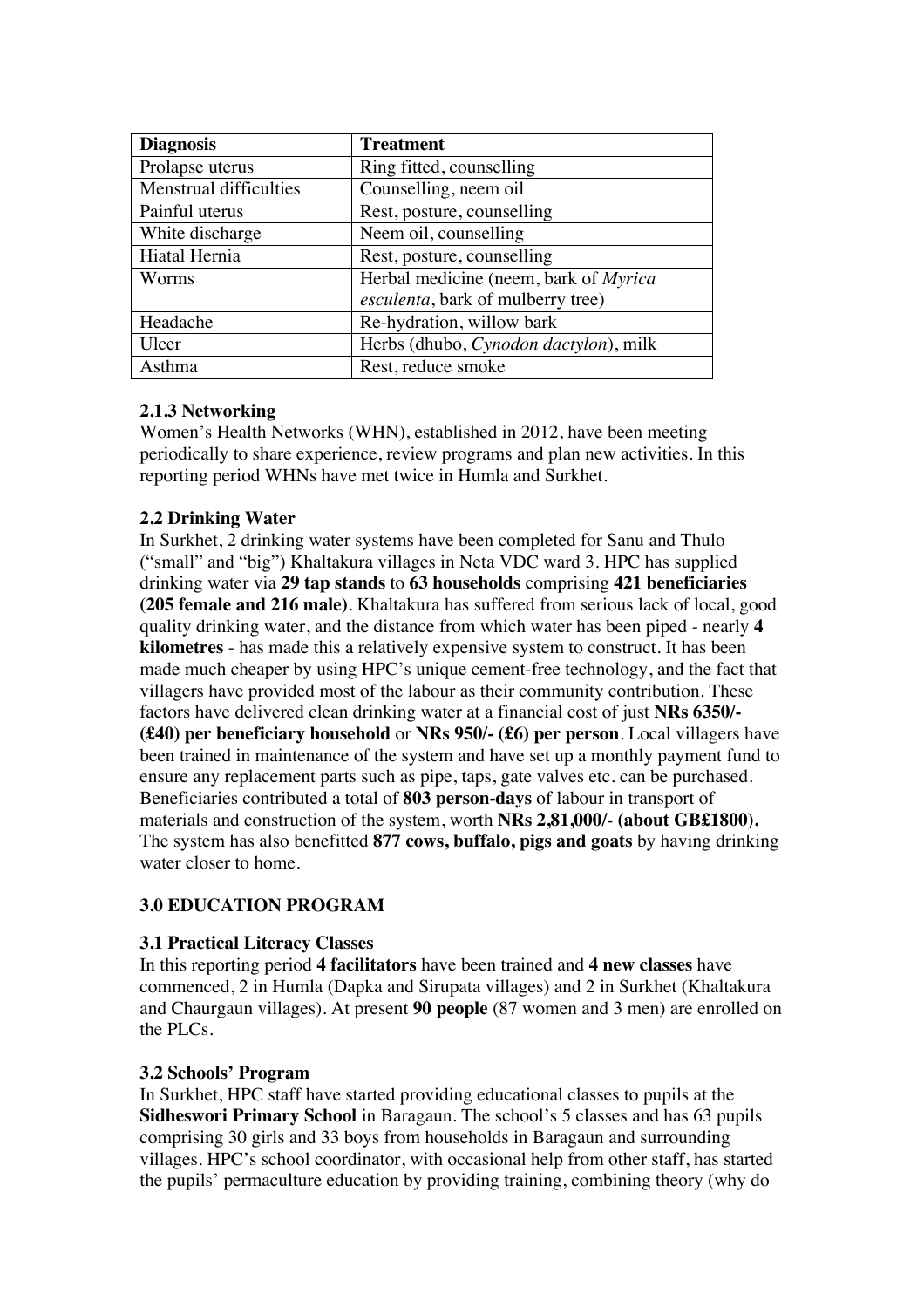it/what are the benefits) and practical work (how to do it) at the same time setting up systems such as fruit tree nurseries and orchards, compost heaps and vegetable gardens in the school grounds. The following trainings have been provided to various form years under a timetable to fit in with the pupils normal classes:

| <b>Subject</b>                  | <b>Time</b> | No:            |
|---------------------------------|-------------|----------------|
|                                 | (minutes)   | pupils         |
| Hygiene                         | 30          | 63             |
| Bottle irrigation               | 20          | 41             |
| Discipline in design            | 30          | 40             |
| Pruning fruit trees             | 60          | 21             |
| <b>Sports</b>                   | 15          | 20             |
| Sweepings pit and waste bin     | 120         | 31             |
| "Pinching" * of fruit seedlings | 20          | 3              |
| Planting fruit trees            | 120         | $\overline{2}$ |
| Drinking water                  | 60          | 3              |

\* "pinching" means removing leaves sprouting from below the graft, that originate from the root stock thus can "rob" nutrients from the developing scion

In Humla HPC has made a program with 4 schools (1 Secondary and 3 Primary) in its working area to provide fruit tree seedlings to students selected because they are orphaned or from especially poor households. A total of **130 students** received one seedling each to take home and plant, and if they are able to plant and nurture them well will receive pens and books as prizes.

#### **3.3 Education materials**

This activity involves purchase and distribution of the Farmers' Handbook (FHB) to groups in HPC working areas. The FHB, originally printed in 2001, is currently out of print and efforts are being made to secure funds for re-printing. This was planned for January this year but has so far been unsuccessful. However, printing is going ahead in April/May and HPC have set aside its budget for acquiring the books to use as advance printing costs. There are so far enough orders for the FHB (including HPC's) to cover 40% of printing costs.

# **4.0 LIVELIHOODS PROGRAM**

#### **4.1 Beekeeping**

The past Autumn honey season was severely affected by the late finish to the monsoon, when it was still raining as the important *Chiuri* was flowering from late September and into October. As a result the nectar is washed off the flowers and bees are not able to harvest. It is estimated that honey harvests were up to 90% lower than usual due to this unseasonal weather.

In this phase training has been provided to farmers groups in hive management (in particular moving bees) and honey extraction from combs.

#### **4.2 Vegetable seed production**

Training has been provided to selected groups in Humla and Surkhet in vegetable seed production and farmers are setting aside plants in their vegetable gardens for producing seed. At present seeds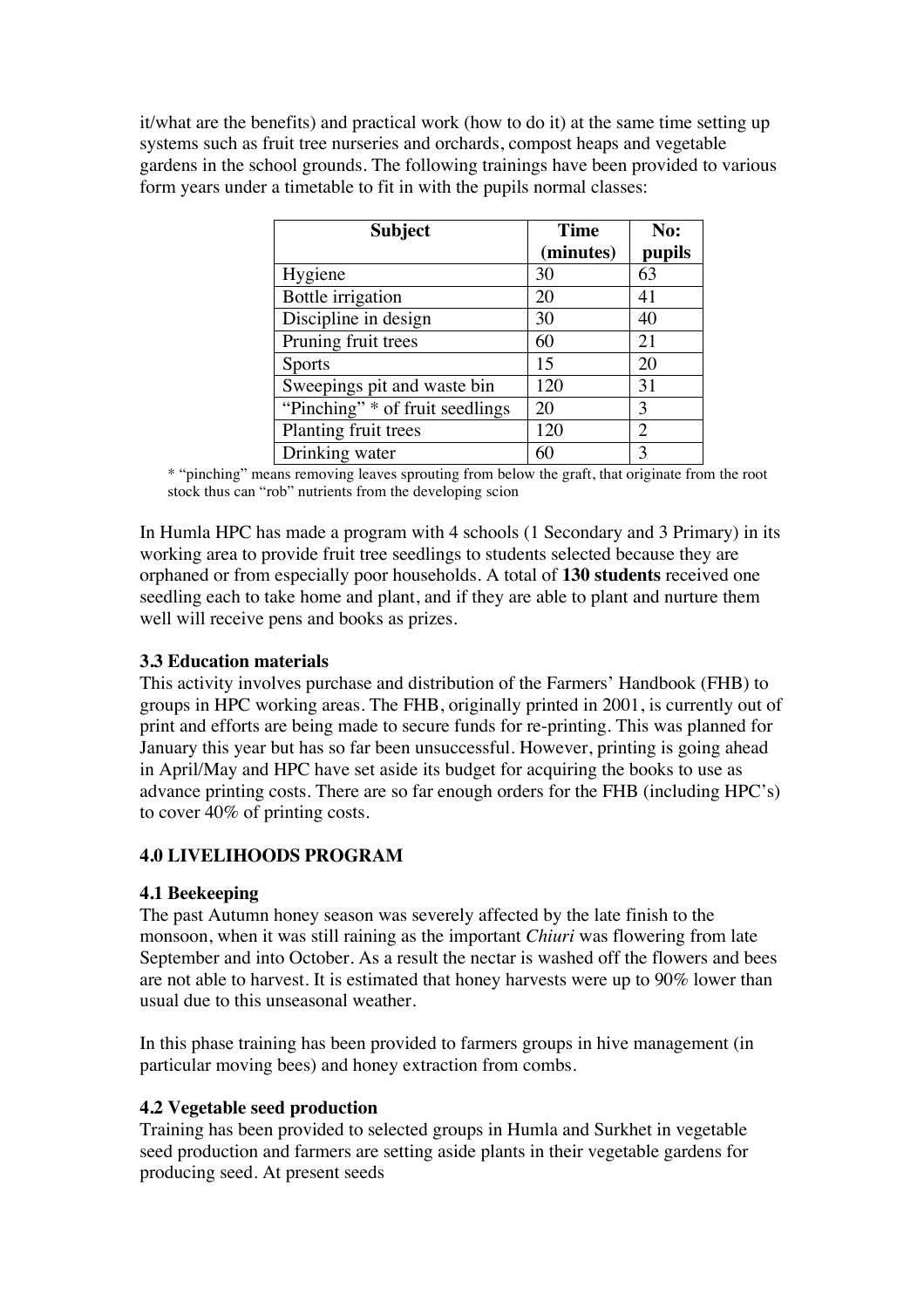are in the process of ripening and more detailed outputs will be described in the next report.

# **4.3 Sewing**

Although there are no activities in this reporting period work has started in Humla to find a trainer and acquire materials (sewing machines) for this training.

#### **4.4 Herbs development**

There has been continued planting of medicinal herbs in vegetable plots and forest gardens on farmers' land. Members of Women's Health Networks in Surkhet and Humla have each pledged to plant 5 species of medicinal plants on their land.

# **Nettle Training**

In a new development farmers in village areas of Rajena VDC have been trained in harvesting and processing of the wild nettle *(Girardinia diversifolia)* that grows profusely in the area. In March a 45-day training has commenced for 10 farmers representing 3 village groups in Surkhet with the cooperation of the District office of the Department for Handicrafts (DoHa). The DoHa have provided a trainer for this to teach farmers to make thread from the nettle that has been harvested and processed locally. The DoHa and HPC have provided 3 hand-spinning wheels to start, with a view to providing further machines once thread has been assessed. This activity will be reported further in the next report. HPC aims to direct market the thread to industries in Kathmandu but eventually to be able to weave cloth from the thread in Surkhet, and further to sew products from the cloth to ensure the highest value product can be marketed while also providing employment to local families.

#### **4.5 Cardamom**

Cardamom is a valuable cash crop in some areas of Surkhet and some HPC farmers are successfully cultivating it for an income. HPC's aim here is to become more skilled in its cultivation and harvesting, and for more farmers to be able to grow it as an agro-forestry crop on terrace edges along with other fruit and multi-purpose perennials, as well as under alder woods. It will also grow in Humla and so HPC wants to facilitate its expansion there as well, again to help provide valuable income in this very impoverished region.

The delayed training in cardamom cultivation and harvesting was finally held for 20 participants (2 women and 18 men) from 8 of HPC's Surkhet groups in December, provided by the government Agriculture Development Office in Surkhet. Training topics included:

- Importance and history of cardamom farming Land preparation
- 
- Climatic and soil preferences in site selection Planting method
- 
- Time of planting Maintenance
- 
- 
- Varieties of cardamom Planting distance and digging pits
	-
- Providing shade Propagation from seed
	-
- Making cuttings Harvesting and processing

**4.6 Mills**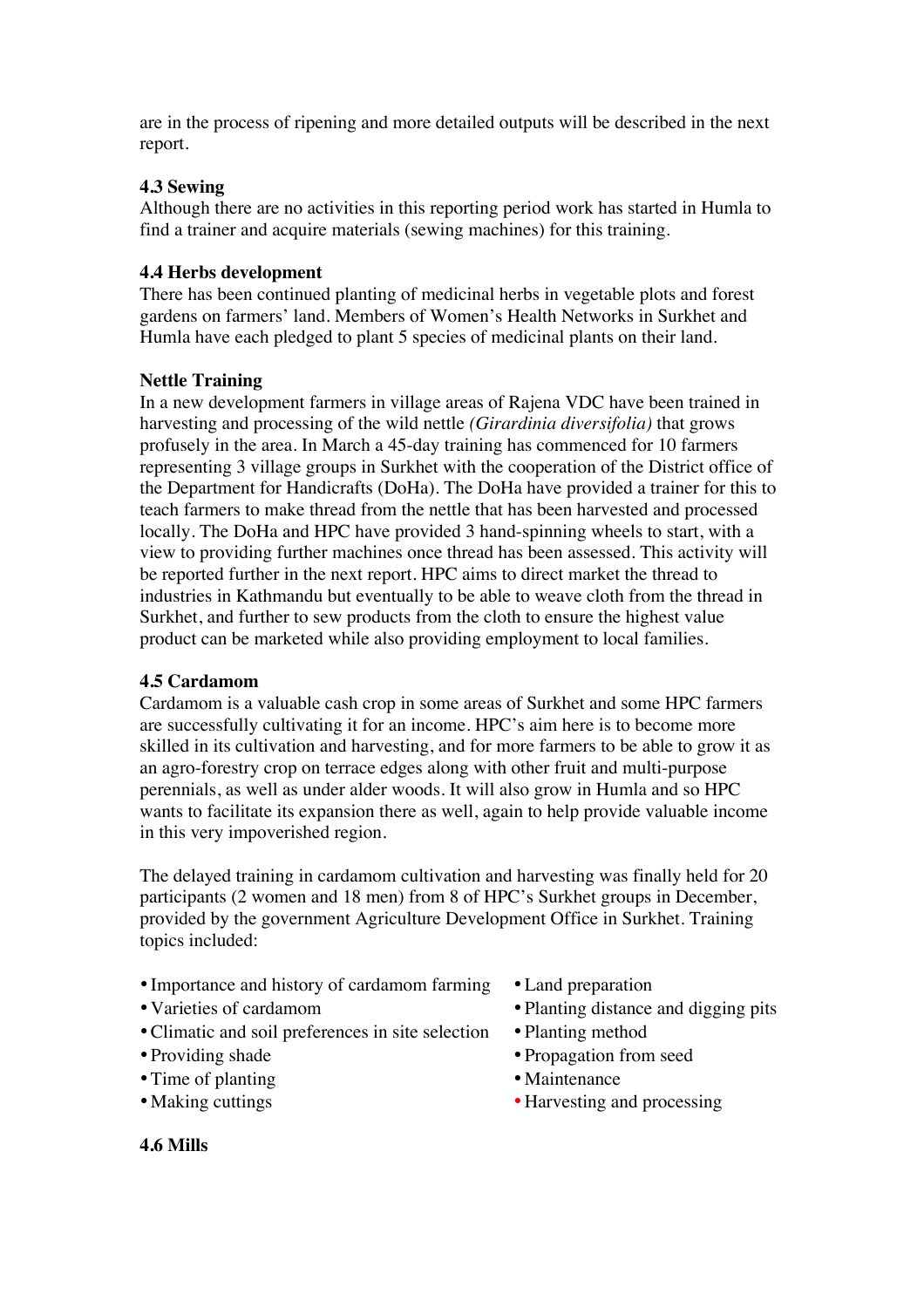Construction has started on a multi output (flour milling, rice de-husking, vegetable oil extraction and planking) hydro Mill in between Chaurgaun and Pakhapani villages in Rajena VDC of Surkhet. The mill and pipe for 35m of head race have been procured and transported to site. HPC groups in the area have agreed to pay 64% of the cost of this project with HPC contributing the balance of 36%. There will be **362 beneficiaries (170 women and 192 male)** of mill from **60 households** in villages. This project will be described in more detail in the next reporting period after the construction is complete.

# **5.0 CAPACITY BUILDING PROGRAM**

#### **5.1 Permaculture Design Course**

No activities in this period

#### **5.2 Trainers' Training**

No activities in this period

#### **5.3 Organisational development**

This training was planned in Surkhet for March but the provider, Sahakari Samaj, was not able to organize the course in time, so it has been postponed until April and will be reported in the next period.

#### **5.4 Farmers Field trips**

In January **10 farmers** and 1 HPC staff from Humla visited HPC centre and working areas in Surkhet. Participants, including 4 women, viewed activities on the Resource Centre in Baragaun, and also toured villages in HPC's working area to meet member farmers there and see what they were doing on their land. The following table describes what they saw and where.

| <b>Place visited</b> | <b>Demonstrations viewed</b>                                   |
|----------------------|----------------------------------------------------------------|
| Gumi (HPC            | Living fence, cuttings nursery, livestock, mulberry agro-      |
| Coordinator's home   | forestry, green manures, SRI, biogas, tree pruning, mixed      |
| farm)                | vegetable growing (polyveg), cold store                        |
| Baragaun (HPC        | Non-cement drinking water and irrigation, community labour     |
| Centre)              | contributions, forest protection and management plan, school   |
|                      | improvement program, agro-forestry, cash crops (cardamom)      |
| Salghari             | Traditional homestead, nursery, fodder feeding method,         |
|                      | compost                                                        |
| Khaltakura           | Cuttings nursery, air nursery, waste water management,         |
|                      | sprinkler irrigation                                           |
| Thulo Khaltakura     | Air nursery, sweepings pit, water management, handicrafts      |
|                      | made from local resources                                      |
| Salkharka/Bhalim     | Potato tower (in doko/sweepings pit), plastic-lined irrigation |
|                      | pond, community building, salt lick                            |
| Pakhapani            | Vegetable farming, improved livestock husbandry                |
| Subbatol             | Vegetable farming, citrus orchard, vegetable seed production   |
| Chaurgaun            | Chiuri planting, nurseries, compost, integrated drinking       |
|                      | water/irrigation                                               |
| Ghatutol             | Cardamom farming, compost                                      |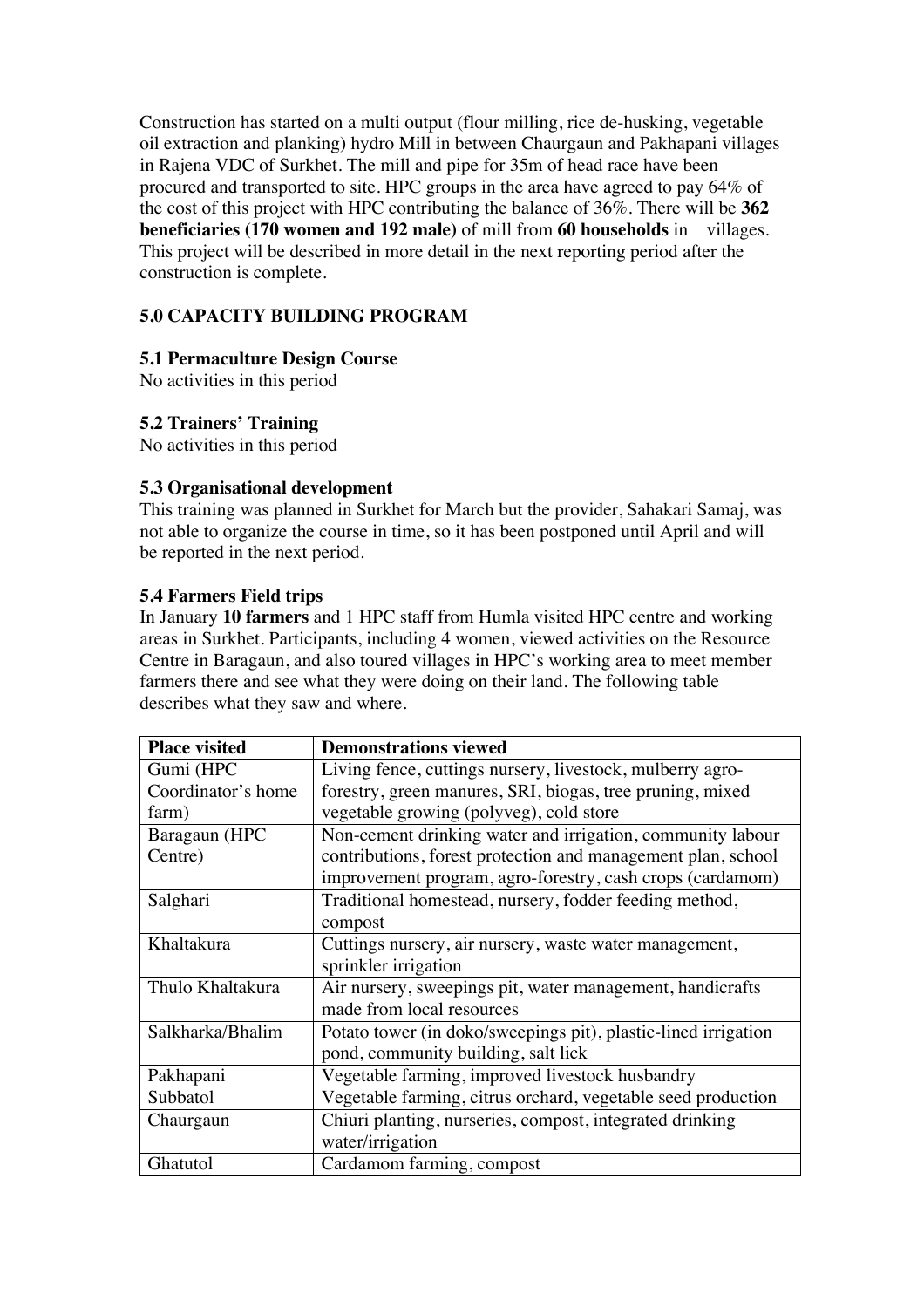After viewing the work of farmers' groups in Surkhet, the visitors from Humla made commitments to carry out activities such as new fruit nurseries for cuttings, grafting, growing more vegetables and improving compost making and livestock diet.

#### **5.5 Farmer-Farmer extension**

A range of activities are happening in the Farmer-to-farmer exchange program. Representatives of groups meet together periodically to review activities and share exchange experience. This program also supports **barefoot consultants** to teach other farmers about certain techniques. This has been used primarily for extension of the stoves program. In Humla 2 men and 2 women barefoot consultants, along with support from HPC staff, have been responsible for the 100% coverage of stove installation in all HPC villages (see above 1.2).

#### **Farmers Exhibition festival**

As another aspect of farmer-to-farmer exchange, in early March HPC held its second Farmers' Festival at Baragaun Resource Centre. About 250 villagers attended representing all groups in Surkhet. The festival holds competitions and exhibitions of local song, dance, handicrafts and crops. Prizes are awarded for the best in each category which this year included a 7 kg taro root and a 7.5kg cabbage. The intervillage volleyball was a popular attraction, won this year by Baragaun's Himal Lali Gurans group.

#### **Community contributions**

In Surkhet and Humla it has been calculated how much voluntary contribution the community has made into its own development. For projects such as drinking water construction and maintenance, mill maintenance, community building, paths maintenance, grafting in community nurseries and making schools' playing fields, **401 women and 708 men** worked on various projects for a total of **25** days, giving nearly **1800 person-days** of voluntary labour worth an impressive **625,800/-** (over **£3900**).

# **HPC Website**

HPC's website, www.himalayanpermaculture.com was created February 2009. Up to the time of this report (March 2014), over **71,000** hits have been recorded.

# **Challenges for HPC during this period**

- In Humla the District Health Office (DHO) have prevented all NGOs, including HPC, from administering any health treatment, requiring villagers to use only government or commercial medical health services. HPC is discussing ways of collaboration with local VDC health office in Madana, as in Surkhet where the recent Women's Health Camp was co-facilitated by HPC and the DHO, who contributed staff, medicines and some training materials to the camp (see above 2.2).
- Training delays have occurred due to staffing and time constraints of the consulting and training organisations for Women's Health and Capacity building programs.
- A broken digital camera in Humla has meant that many activities were not able to be recorded in photos. A new camera has recently been provided.